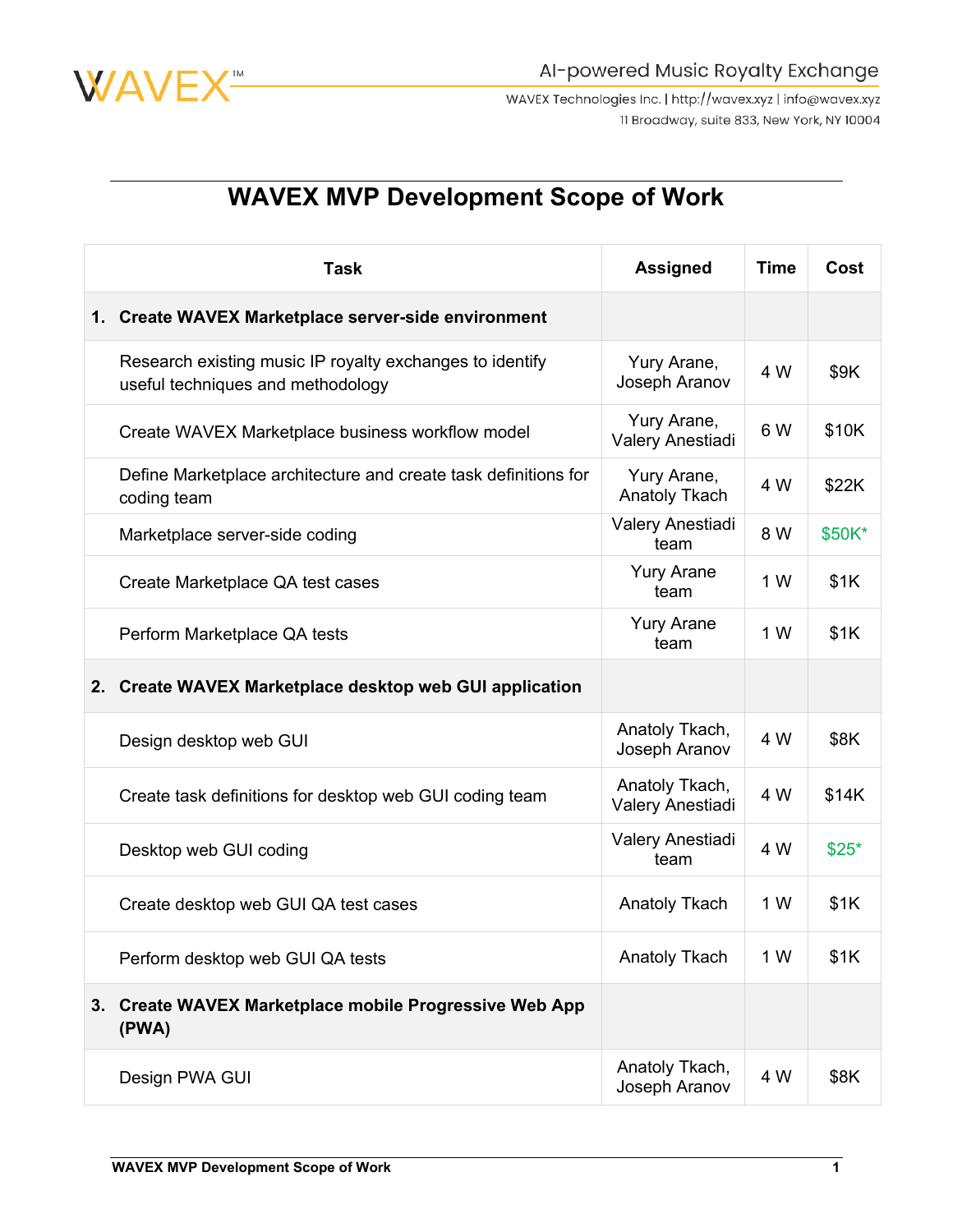| Create task definitions for PWA coding team                      | Anatoly Tkach,<br>Valery Anestiadi | 4 W | \$14K    |
|------------------------------------------------------------------|------------------------------------|-----|----------|
| PWA GUI coding                                                   | Valery Anestiadi<br>team           | 4 W | $$25*$   |
| Create PWA QA test cases                                         | <b>Anatoly Tkach</b>               | 1 W | \$1K     |
| Perform PWA QA tests                                             | Anatoly Tkach                      | 1 W | \$1K     |
| 4. Create WAVEX Marketplace native iOS app                       |                                    |     |          |
| Based on PWA app, create native iOS app                          | Valery Anestiadi<br>team           | 2 W | $$12K^*$ |
| Create native iOS app QA test cases                              | <b>Anatoly Tkach</b>               | 1 W | \$1K     |
| Perform native iOS app QA tests                                  | Anatoly Tkach                      | 1 W | \$1K     |
| 5. Create WAVEX Marketplace native Android app                   |                                    |     |          |
| Based on PWA app, create native Android app                      | Valery Anestiadi<br>team           | 2 W | $$12K^*$ |
| Create native Android app QA test cases                          | Anatoly Tkach                      | 1 W | \$1K     |
| Perform native Android app QA tests                              | Anatoly Tkach                      | 1 W | \$1K     |
| 6. Launch WAVEX MVP pre-production environment                   |                                    |     |          |
| Create WAVEX MVP cloud-based pre-production environment<br>(AWS) | Valery Anestiadi<br>team           | 1 W | \$6K*    |
| Deploy MVP components                                            | Valery Anestiadi<br>team           | 1 W | \$6K*    |
| Create pre-production environment QA test cases                  | <b>Yury Arane</b><br>team          | 1 W | \$1K     |
| Perform pre-production environment QA tests                      | <b>Yury Arane</b><br>team          | 1 W | \$1K     |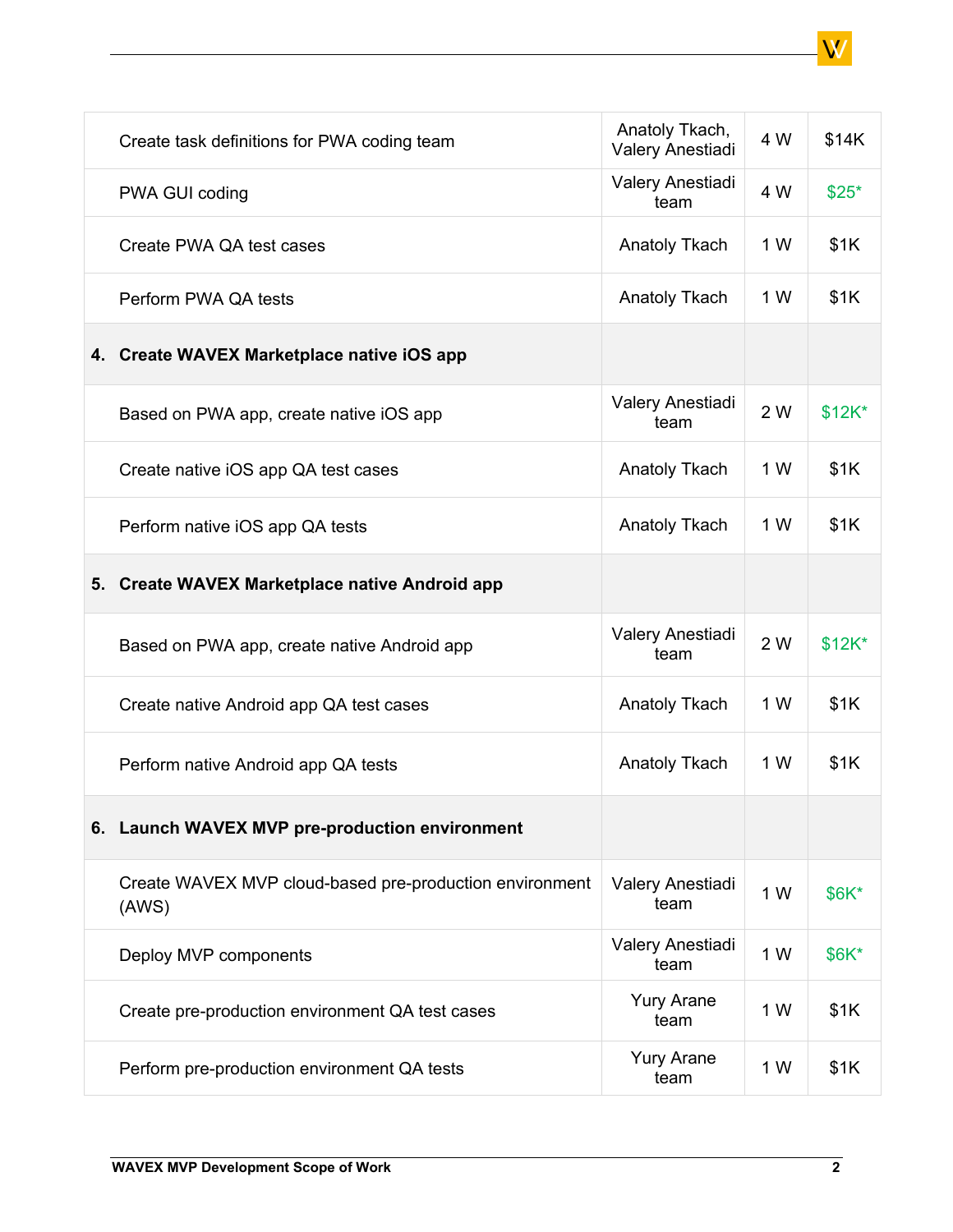|    | 7. Create the Music Promotion Al Engine (MPAI).                                                                                                     |                                                   |     |        |
|----|-----------------------------------------------------------------------------------------------------------------------------------------------------|---------------------------------------------------|-----|--------|
|    | Based on PeerPal Content Matching Platform<br>(http://peerpal.net), develop MPAI architecture to comply with<br>the WAVEX exchange transaction flow | Yury Arane,<br>Valery Anestiadi                   | 4 W | \$14K  |
|    | Create task definitions for MPAI coding team                                                                                                        | Yury Arane,<br>Anatoly Tkach,<br>Valery Anestiadi | 4 W | \$12K  |
|    | MPAI coding                                                                                                                                         | Valery Anestiadi<br>team                          | 4 W | $$25*$ |
|    | Create MPAI QA test cases                                                                                                                           | <b>Yury Arane</b><br>team                         | 1 W | \$1K   |
|    | Perform MPAI QA tests                                                                                                                               | <b>Yury Arane</b><br>team                         | 1 W | \$1K   |
| 8. | <b>Create the MPAI Music Recommendation API.</b>                                                                                                    |                                                   |     |        |

Upon completion of this task, the MPAI Engine will be able to promote emerging music by providing perfectly matching music suggestions for music streaming, social media, and dating apps.

| Create task definitions for MPAI API coding team | Yury Arane,<br>Valery Anestiadi | 2 W | \$2K   |
|--------------------------------------------------|---------------------------------|-----|--------|
| MPAI API coding                                  | Valery Anestiadi<br>team        | 4 W | $$25*$ |
| Create MPAI API QA test cases                    | <b>Yury Arane</b><br>team       | 1 W | \$1K   |
| Perform MPAI API QA tests                        | <b>Yury Arane</b><br>team       | 1 W | \$1K   |
| Generate MVP test reports for Round B investors  | Anatoly Tkach                   | 1 W | \$1K   |
| Total for MVP development and deployment:        |                                 |     | \$443  |
| <b>Contributed by WAVEXchange:</b>               |                                 |     | \$244K |
| <b>Required Investment:</b>                      |                                 |     | \$199K |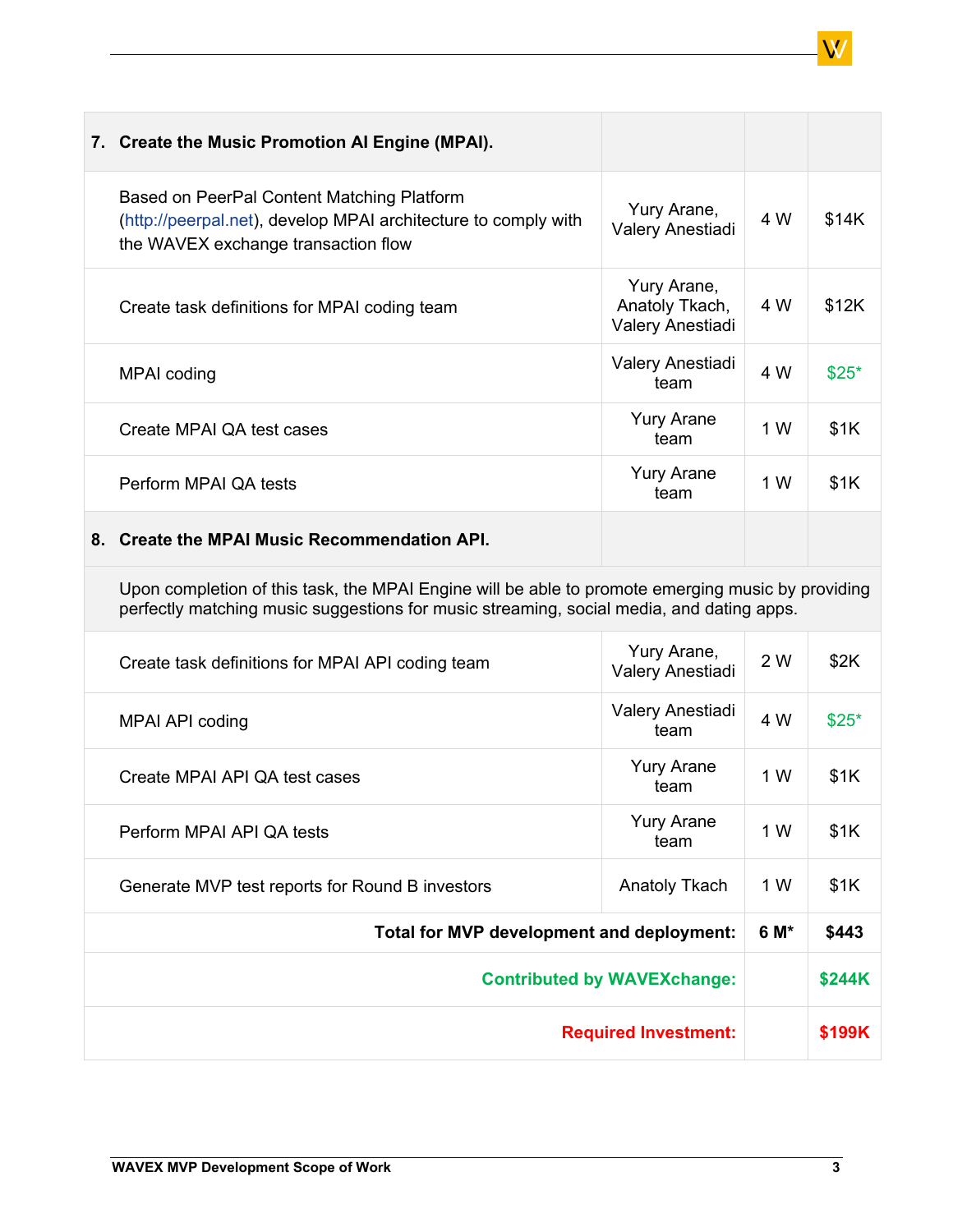| 9. Conduct WAVEX MVP focus-group marketing campaign                                                                                                                                       |                                              |      |        |
|-------------------------------------------------------------------------------------------------------------------------------------------------------------------------------------------|----------------------------------------------|------|--------|
| Create focus-group marketing campaign plan                                                                                                                                                | <b>Viktor</b><br>Dmytrenko                   | 4 W  | \$10K  |
| Sign high-pick artists to partake in the marketing campaign                                                                                                                               | Joseph Aranov,<br><b>Issy Sanchez</b>        | 2 W  | $$8^*$ |
| Sign streaming service providers to partake in the marketing<br>campaign                                                                                                                  | Joseph Aranov,<br><b>Issy Sanchez</b>        | 2 W  | $$8*$  |
| Sign volumetric social media partner to partake in the<br>marketing campaign                                                                                                              | <b>Viktor</b><br>Dmytrenko,<br>Joseph Aranov | 2 W  | $$8^*$ |
| Sign focus-group exchange members (up to 500)                                                                                                                                             | <b>Viktor</b><br>Dmytrenko                   | 4 W  | \$12K  |
| 10. Conduct WAVEX MVP focus-group test                                                                                                                                                    |                                              |      |        |
| Connect the MVP environment with actual content feed from<br>streaming services (Tidal, Spotify, Apple Music, etc.)                                                                       | Valery Anestiadi<br>team                     | 1 W  | $$4*$  |
| Collect focus-group activity data for at least 2 months                                                                                                                                   | <b>Yury Arane</b><br>team                    | 8 W  | \$2K   |
| Generate MVP test reports for Round B investors                                                                                                                                           | <b>Anatoly Tkach</b>                         | 1 W  | \$1K   |
| Total for MVP focus-group test:                                                                                                                                                           |                                              | 4 M* | \$48K  |
|                                                                                                                                                                                           | <b>Contributed by WAVEXchange:</b>           |      | \$28K  |
| <b>Required Investment:</b>                                                                                                                                                               |                                              |      | \$25K  |
| 11. Create the Talent Discovery AI (TDAI) server-side<br>application.                                                                                                                     |                                              |      |        |
| Upon completion of this task, the WAVEX Marketplace will be fed with well-predicted emerging<br>songs and artists capable of generating much more excitement among the investor audience. |                                              |      |        |
| Research existing music trend prediction models and choose<br>the one for refactoring                                                                                                     | <b>Yury Arane</b>                            | 3 W  | \$7K   |
| Modify the chosen prediction model architecture to comply<br>with the WAVEX exchange transaction flow                                                                                     | <b>Yury Arane</b>                            | 4 W  | \$10K  |